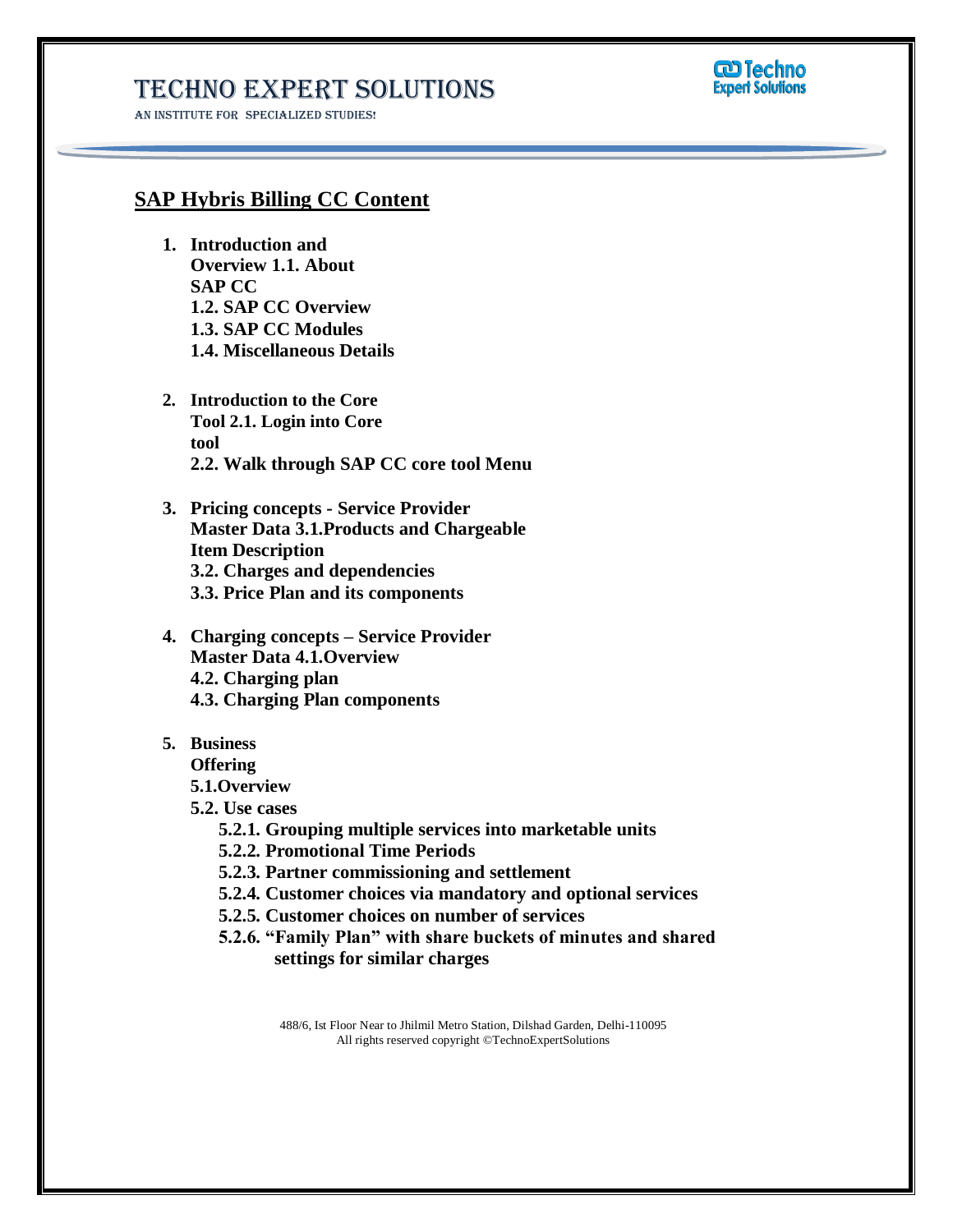## Techno Expert Solutions

AN INSTITUTE FOR SPECIALIZED STUDIES!



**6. Business Contracts 6.1.Overview 6.2.Subscriber Account 6.3.Subscription or Provider contract 6.4.Access**

**7. Architecture 7.1.Technical Architecture Server Side /Client Side 7.2.Process 7.3.Technical Information**

#### **8. CC**

**Administration 8.1.Overview 8.2.Installation and Configuration 8.3.Operational Maintenance 8.4.Technical Maintenance**

**9. Web Services and APIs 9.1.Architecture and Overview 9.2.XML/HTTP API 9.3.JAVA API**

#### **10. Import Export Connector (IEC)**

- **10.1. General Overview**
- **10.2. Scenario file creation**
- **10.3. Launching Scenario**

#### **11. Batch Acquisition and Rating Toolset (BART) 11.1. Introduction**

- **11.2. Acquisition and Rating**
- **11.3. Generalities**
- **11.4. BART and IEC**

488/6, Ist Floor Near to Jhilmil Metro Station, Dilshad Garden, Delhi-110095 All rights reserved copyright ©TechnoExpertSolutions